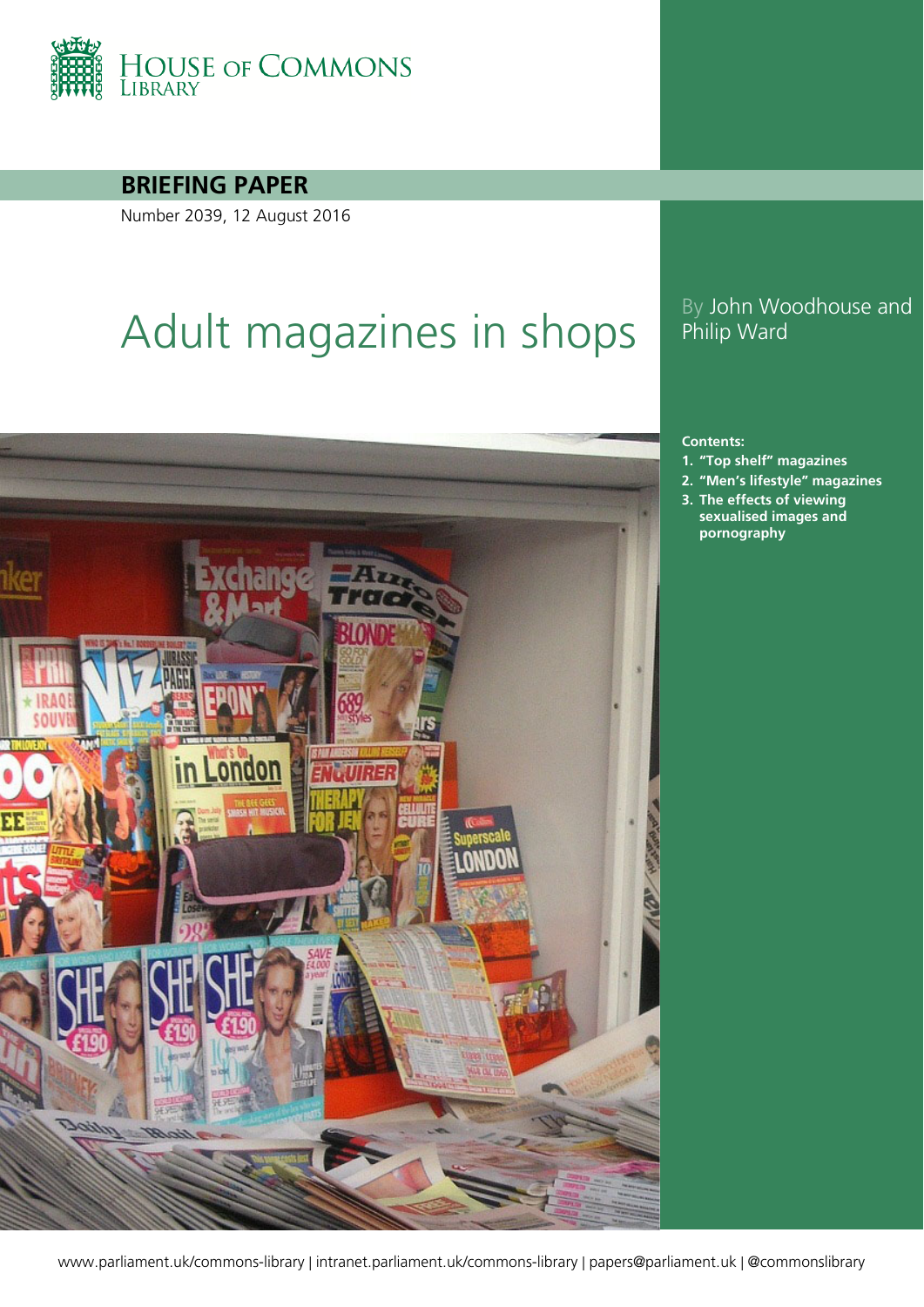# **Contents**

| Summary |                                                          |   |
|---------|----------------------------------------------------------|---|
|         | 1. "Top shelf" magazines                                 | 4 |
|         | 2. "Men's lifestyle" magazines                           | 5 |
| 3.      | The effects of viewing sexualised images and pornography |   |

Cover page image copyright [Newspaper kiosk](https://pixabay.com/en/newspapers-newspaper-stand-kiosk-677393/) / image cropped. Licensed under CCO [Public Domain](https://pixabay.com/en/service/terms/#usage) / no copyright required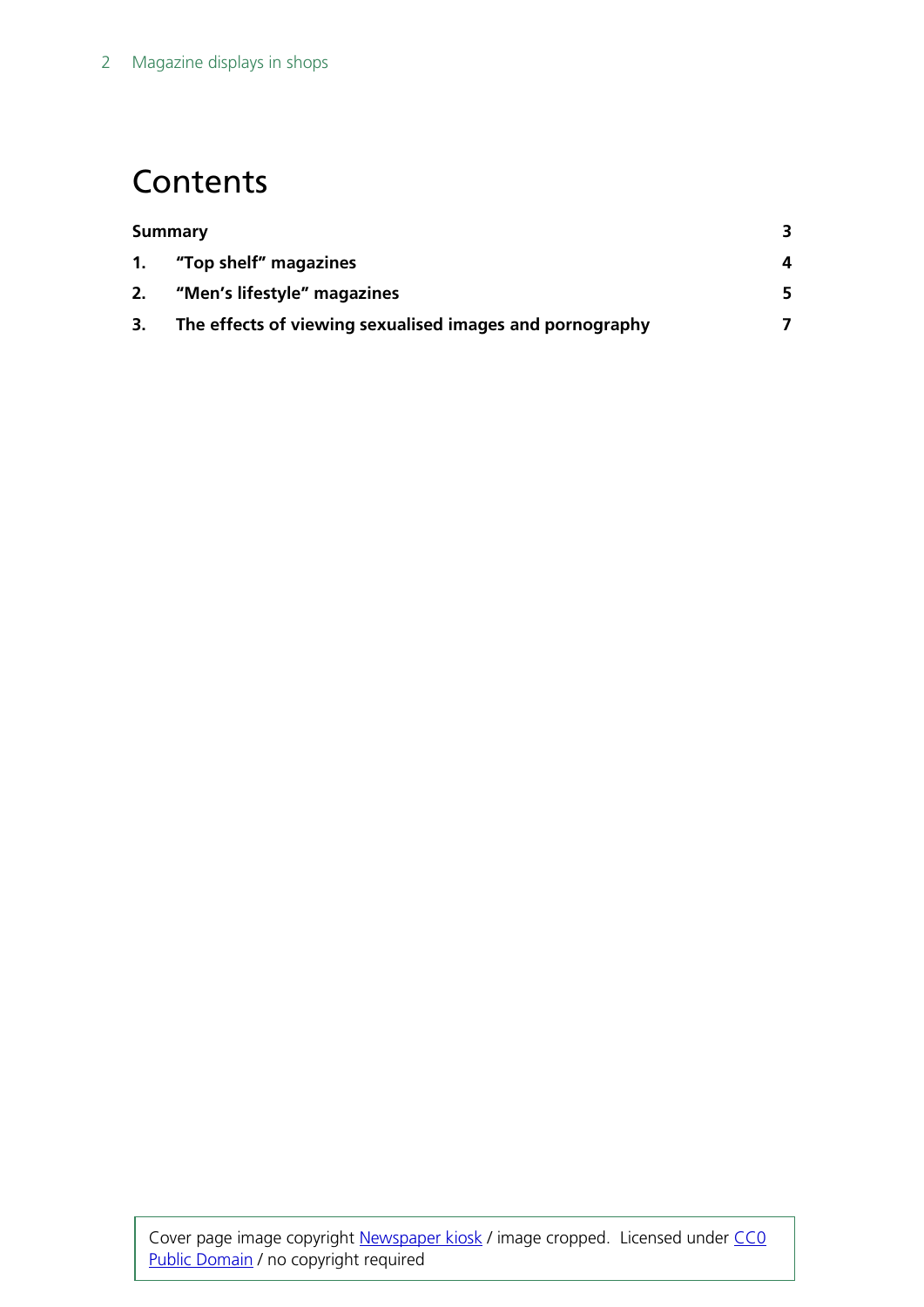# <span id="page-2-0"></span>Summary

The availability of "soft" pornography and "men's lifestyle" magazines in newsagents and shops has been criticised as these titles are often on display where they can be seen by children.

### **What do the guidelines say?**

#### **Top shelf material**

Guidelines issued by the National Federation of Retail Newsagents (NFRN) advise that "soft" pornography should be placed on the top shelf of newsagents.

#### **Other material**

The NFRN guidelines recommend that "men's lifestyle" magazines - sometimes referred to as "lads' mags" - should not be displayed next to children's titles or at eye-level or below. If this is not possible - e.g. where there is limited display space - the NFRN says that front covers can be part-overlapped with other titles to minimise offence to parents.

Guidance issued by the Association of Convenience Stores makes similar recommendations. It also suggests the use of "modesty boards".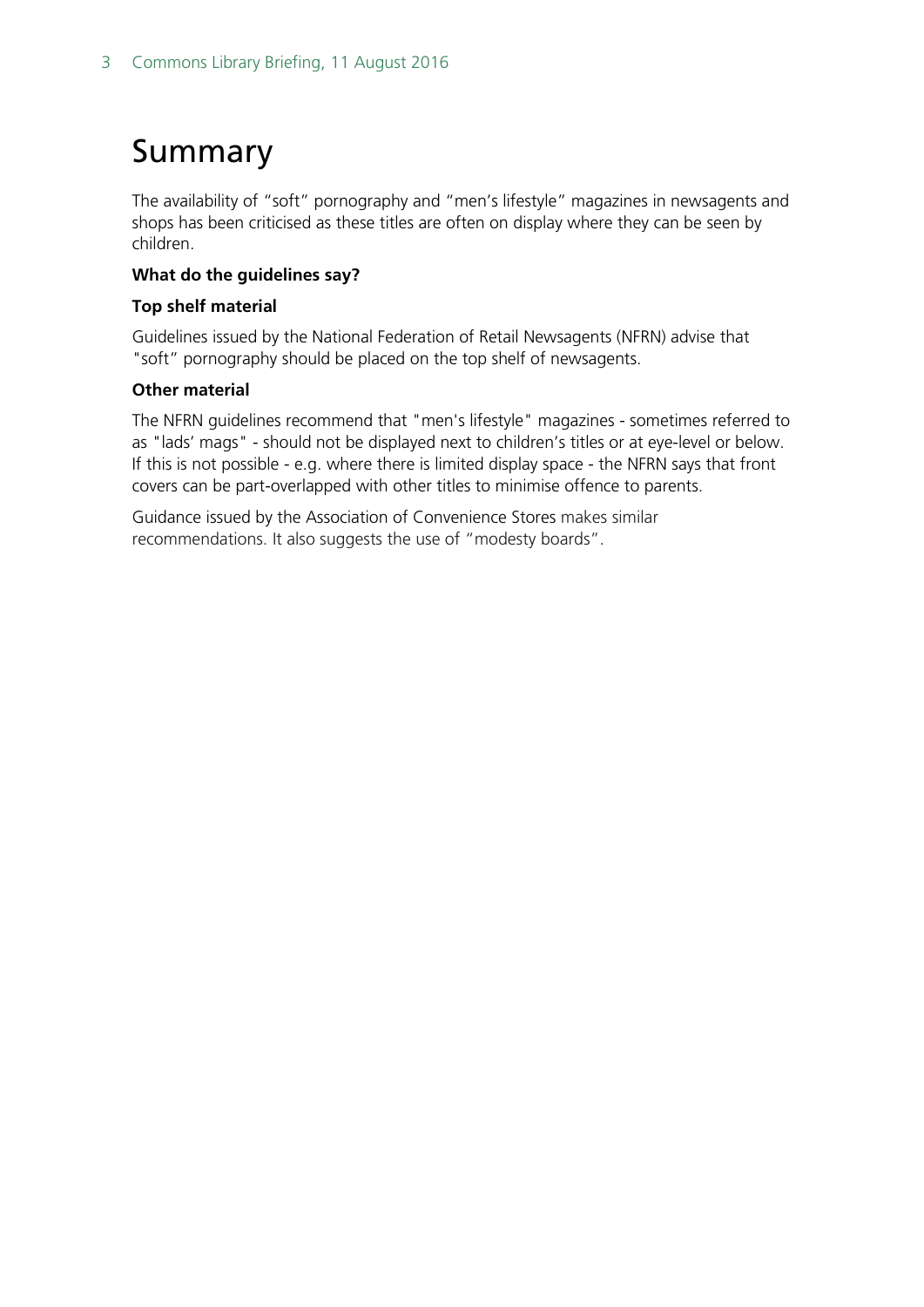# <span id="page-3-0"></span>1. "Top shelf" magazines

### National Federation of Retail Newsagents guidelines

There is a voluntary code, operated by newsagents, whereby adult "soft" pornography is placed on the top shelves in shops, out of the reach of children.

The code is operated by the [National Federation of Retail Newsagents](https://www.nfrnonline.com/About-NFRN/What-is-the-NFRN-1) (NFRN) and applies to titles that publishers categorise as "top shelf" rather than to any title by name. The [guidelines](https://www.nfrnonline.com/news/guidance-on-displaying-adult-titles/?doing_wp_cron=1469020567.4534699916839599609375) (dated November 2014) state:

#### **Adult Top-Shelf Titles:**

• Adult Titles should be displayed on the Top Shelf only and out of the reach of children

• Adult Titles should not be sold to any person under the age of 18 years.

• Adult Titles should only be acquired from bona fide trade channels (on the basis that these will have been vetted by the suppliers' lawyers for compliance with legislation)

• Care and sensitivity should be exercised over the display of Adult Titles with explicit front covers

Members are also advised to be responsive to the views of their customers and, in particular they are advised that they are not obliged to stock these titles if they have objections on religious, moral or other grounds.

# The Indecent Displays (Control) Act 1981

As far as the external appearance of "top shelf" publications is concerned, the relevant legislation is the *Indecent Displays (Control) Act* 1981. This makes it an offence to display "indecent matter" in, or so as to be visible in, a public place - the cover of a magazine, rather than its contents, is therefore what matters for the purpose of the Act.

"Indecency" is not statutorily defined, but the degree of offensiveness of indecent material is lower than that of material which risks being obscene under the *Obscene Publications Act 1959 Act* (i.e. "having a tendency to deprave and corrupt"). It is possible, therefore, that a publisher who wants to put a particularly explicit cover on a magazine could wrap it in order to avoid prosecution under the 1981 Act.

Alternatively, the publisher could make it available only through a licensed sex shop to which only persons aged 18 or over have access under the Local Government (Miscellaneous Provisions) Act 1982 and which is not therefore a public place.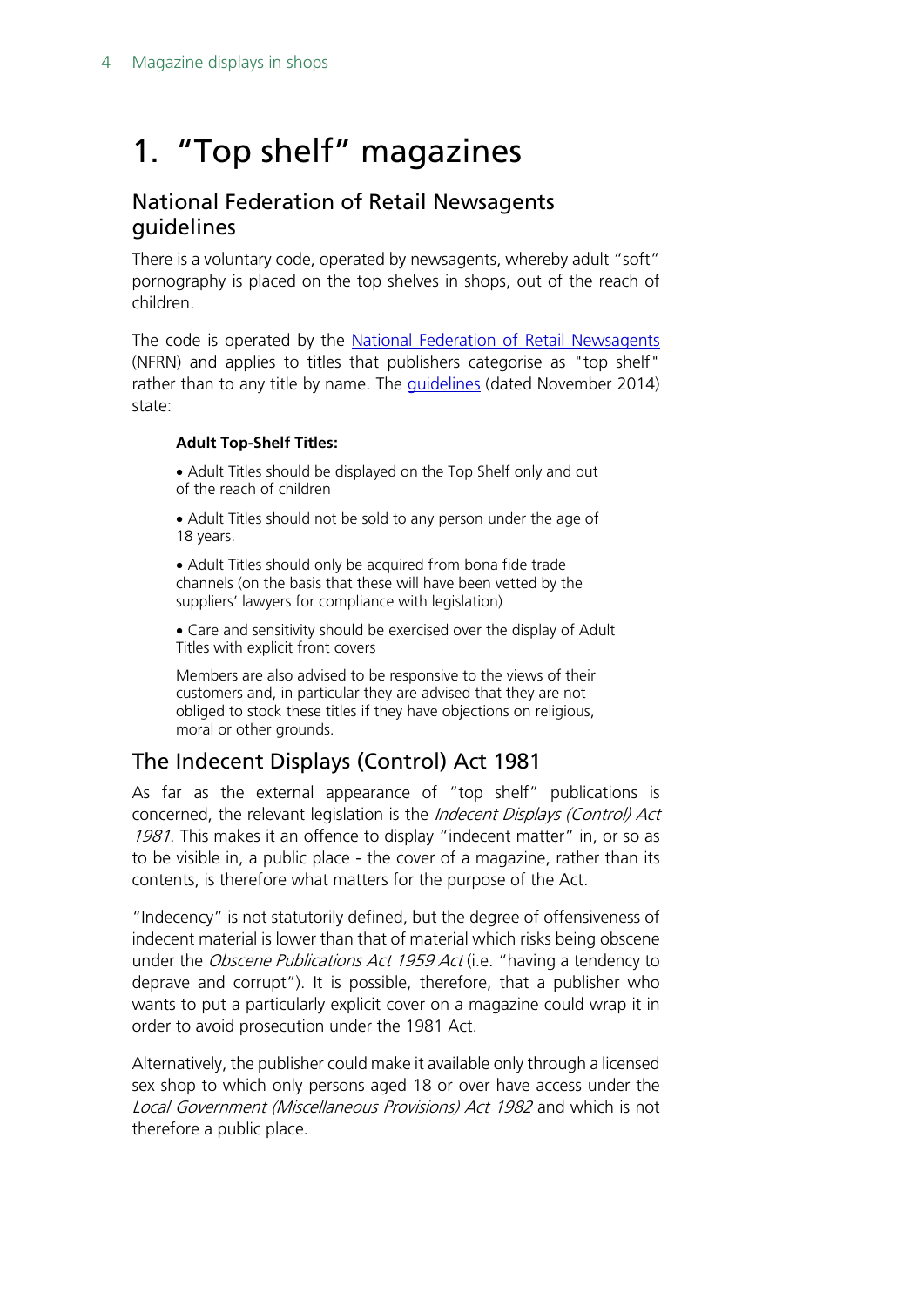# <span id="page-4-0"></span>2. "Men's lifestyle" magazines

### NFRN guidelines for display

The NFRN [guidelines](https://www.nfrnonline.com/news/guidance-on-displaying-adult-titles/?doing_wp_cron=1469020567.4534699916839599609375) also make a number of recommendations for the display of "men's lifestyle" magazines, often referred to as "lads' mags":

#### **Men's Lifestyle Magazines (Lads' Mags) with front covers that may offend some customers**

Although these are not top-shelf titles, we do urge members to be sensitive to the concerns of consumers, particularly in relation to the display of titles with front covers and/or content that may be inappropriate to display at a young person's eye-level or below.

To minimise complaints from consumers, without adversely affecting the sale of these titles, we recommend:

• Do not display them adjacent to your display of children's titles and comics.

• Do not display them at, or below, children's eye level to ensure that they are not in the direct sight and reach of children.

• Part-overlap potentially problematic front covers with other titles to minimise offence to parents where your display space precludes the above suggestions.

• That similar care and consideration is given to the display of any Point of Sale material for these titles.

• A free, industry-agreed [planogram i](http://www.ppa.co.uk/public/downloads/retail/research/PPA12ppMMMFMbrochurevMay26.pdf)ndicating the preferred placement of titles is available to download. For further information please visit [www.ppa.co.uk/retail.](http://www.ppa.co.uk/retail)

### Association of Convenience Stores guidance

The [Association of Convenience Stores](https://www.acs.org.uk/) (ACS) has also published [guidance](https://www.acs.org.uk/?wpdmdl=833) (20[1](#page-4-1)3) on how to display "men's lifestyle" magazines.<sup>1</sup> This includes the following advice for retailers:

• Ensure that lad's mags are placed on shelf away from any children's titles…

• In stores with smaller units, where moving the product out of the eye line of children is not possible, you can part obscure the titles with other magazines to ensure potentially offensive images can't be seen

• You may decide that none of the above options are practical or sufficient to meet your customers concerns. In this case you should consider the use of modesty boards

<span id="page-4-1"></span>Available from this section of the ACS website: [https://www.acs.org.uk/advice/lads](https://www.acs.org.uk/advice/lads-mags/)[mags/](https://www.acs.org.uk/advice/lads-mags/)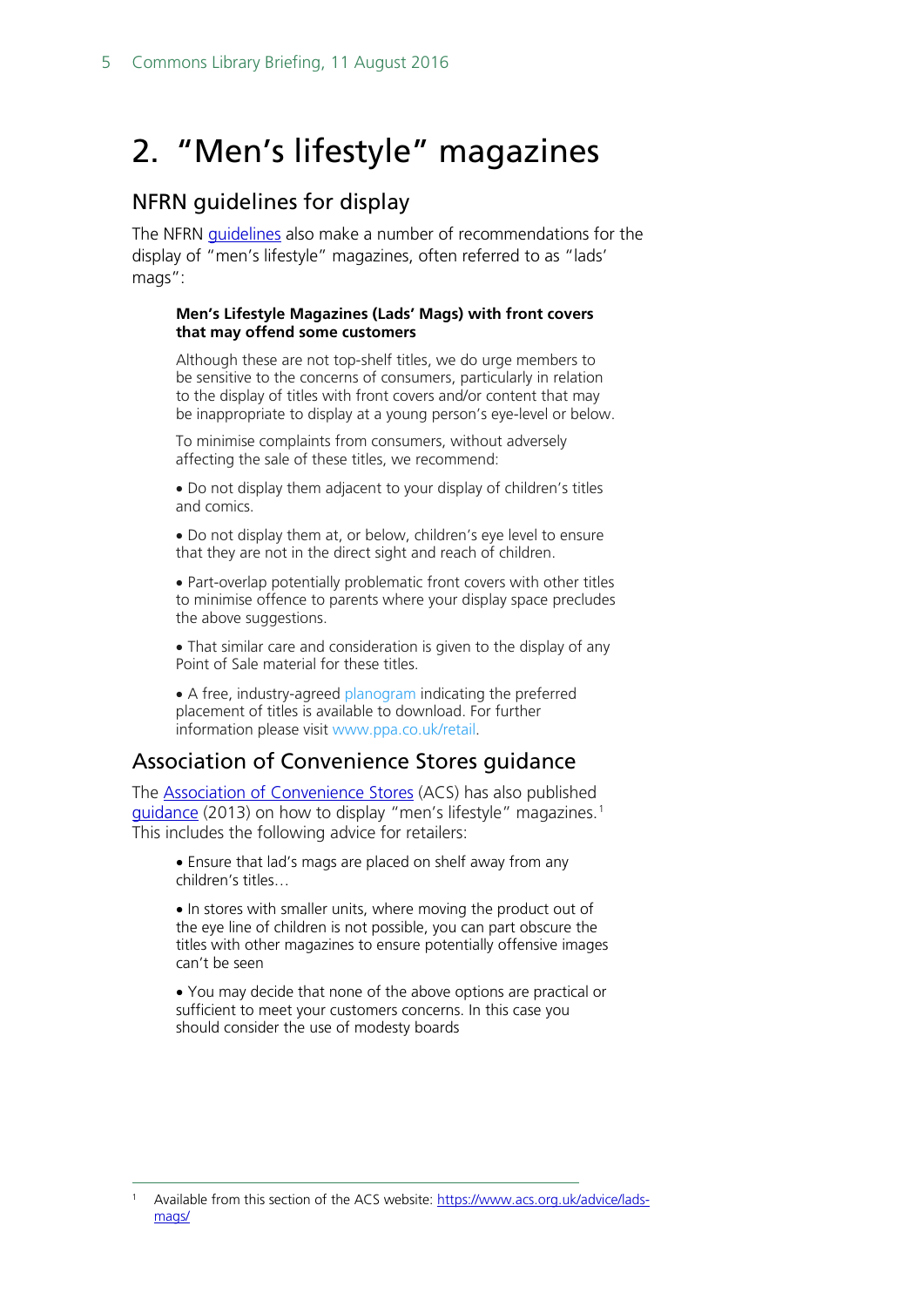## "Lose the Lads' Mags" campaign

In 2013, [UK Feminista](http://ukfeminista.org.uk/)<sup>[2](#page-5-0)</sup> and [Object](http://objectupdate.tumblr.com/)<sup>[3](#page-5-1)</sup> coordinated a ["Lose the Lads' Mags"](http://www.losetheladsmags.org.uk/about/) campaign. This called for supermarkets and newsagents to stop selling the magazines, claiming they portrayed women as "dehumanised sex objects".[4](#page-5-2)

Some commentators argued that lads' mags were an easy target and that "gossip" magazines also objectified and portrayed women in demeaning ways but were not the subject of any campaigns.<sup>[5](#page-5-3)</sup>

In July 2013, the Co-op said that it would no longer sell lad's mags unless they were supplied in sealed modesty bags to prevent children seeing "overtly sexual images".[6](#page-5-4) In September 2013, the Co-op announced that it would no longer sell Nuts, Zoo, Front, or the midweek and Sunday Sport newspapers.<sup>[7](#page-5-5)</sup>

Nuts, FHM, Loaded and Zoo have now stopped publishing. According to reports, the magazines had seen circulation drop with customers turning to content on mobile phones and social media.<sup>[8](#page-5-6)</sup>

<span id="page-5-0"></span><sup>&</sup>lt;sup>2</sup> A group campaigning for gender equality:  $\frac{http://ukfeminista.org.uk/about/3}{http://ukfeminista.org.uk/about/3}$ 

<span id="page-5-1"></span><sup>3</sup> A group campaigning "for better representation of women & girls in the media & against sex object culture":<http://objectupdate.tumblr.com/>

<span id="page-5-2"></span><sup>4</sup> Ibid

<span id="page-5-3"></span>[<sup>&</sup>quot;Even lads' mags aren't as bad as the gossip rags",](http://www.telegraph.co.uk/women/womens-life/10221793/Even-lads-mags-arent-as-bad-as-the-gossip-rags.html) Telegraph, 4 August 2013; "Get [real, banning lads' mags would patronise women",](http://www.telegraph.co.uk/women/womens-life/10117714/Get-real-banning-lads-mags-would-patronise-women.html) *Telegraph*, 13 June 2013

<span id="page-5-4"></span><sup>&</sup>lt;sup>6</sup> *["Co-op threatens to withdraw sale of uncensored 'lads' mags'",](http://www.theguardian.com/business/2013/jul/29/co-op-lads-mags-ban-sale-censored?CMP=twt_gu) Guardian*, 29 July 2013

<span id="page-5-5"></span><sup>&</sup>lt;sup>7</sup> ["The Co-operative pulls lads' mags and sport for not covering up",](http://www.co-operative.coop/corporate/Press/Press-releases/Food/lads-mags/) Co-operative Group news release, 9 September 2013

<span id="page-5-6"></span><sup>&</sup>lt;sup>8</sup> ["FHM and Zoo closure marks end of lads' mags era",](https://www.theguardian.com/media/2015/nov/17/fhm-zoo-magazines-suspend-publication) *Guardian*, 17 November 2015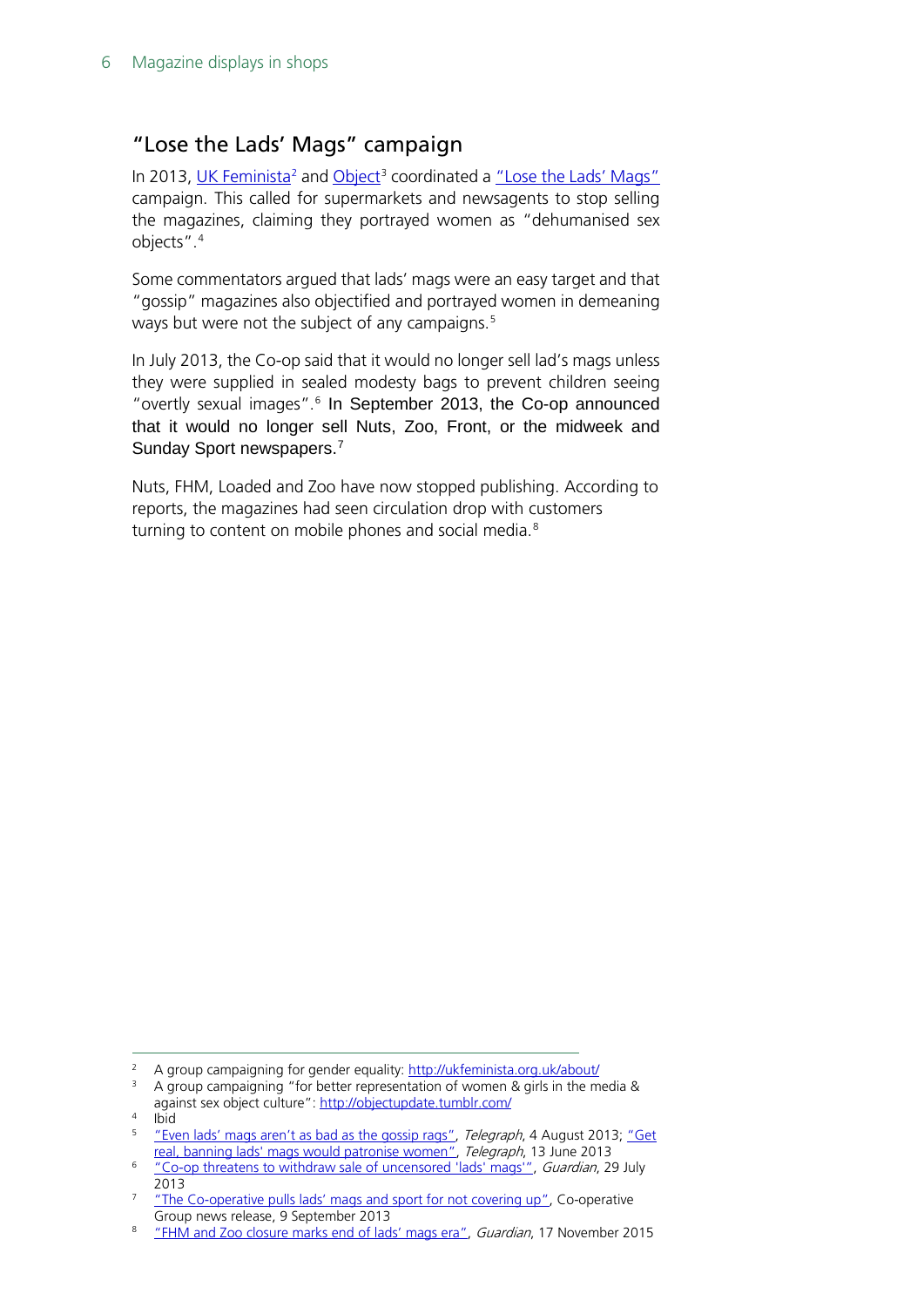# <span id="page-6-0"></span>3. The effects of viewing sexualised images and pornography

A February 2010 [report](http://webarchive.nationalarchives.gov.uk/+/http:/www.homeoffice.gov.uk/documents/Sexualisation-of-young-people2835.pdf?view=Binary) by Linda Papadopoulos referred to research showing that adults, including women, who viewed sexually objectifying images of women in the mainstream media were more likely to be accepting of violence:

The evidence gathered…suggests a clear link between consumption of sexualised images, a tendency to view women as objects and the acceptance of aggressive attitudes and behaviour as the norm.

Both the images we consume and the way we consume them are lending credence to the idea that women are there to be used and that men are there to use them.<sup>[9](#page-6-1)</sup>

Other impacts on young women and girls of "exposure to the sexualised female ideal" can include lower self-esteem, negative moods and depression.[10](#page-6-2)

Reg Bailey's *[Letting children be children](https://www.gov.uk/government/uploads/system/uploads/attachment_data/file/175418/Bailey_Review.pdf)* report (June 2011) said there was "a widespread and specific concern" about the display of magazines "with sexualised front covers or front pages on shelves where young children can see them":

Although the content of such 'lads' mags' and newspapers is not pornography in the accepted sense (that is, not strong enough to be considered as 'top shelf' magazines), they trade on their sexualised content and many parents think retailers should treat them in the same way as they treat pornography.... $^{11}$  $^{11}$  $^{11}$ 

# Pornography

The Government's February 2016 [consultation](http://dera.ioe.ac.uk/25506/1/AV_ConsultationDCMS_20160216.pdf) on age verification for online pornography looked at some of the research on the harms of pornography.[12](#page-6-4) The document said that "widespread exposure of minors to pornography before they would normally be sexually active may":

- cause them distress;
- impact on their relationships, development and
- lead to the normalisation of the behaviours depicted in pornography

<span id="page-6-1"></span><sup>&</sup>lt;sup>9</sup> Linda Papadopoulos, *[Sexualisation of young people: review](http://webarchive.nationalarchives.gov.uk/+/http:/www.homeoffice.gov.uk/documents/Sexualisation-of-young-people2835.pdf?view=Binary)*, February 2010, p11

<span id="page-6-2"></span> $10$  Ibid, p58

<span id="page-6-3"></span><sup>&</sup>lt;sup>11</sup> Department for Education, *[Letting children be children:](https://www.gov.uk/government/uploads/system/uploads/attachment_data/file/175418/Bailey_Review.pdf) report of an Independent* [review of the commercialisation and sexualisation of childhood](https://www.gov.uk/government/uploads/system/uploads/attachment_data/file/175418/Bailey_Review.pdf), June 2011, p24

<span id="page-6-4"></span><sup>12</sup> DCMS, Child Safety Online: Age Verification for Pornography, February 2016, Annex 2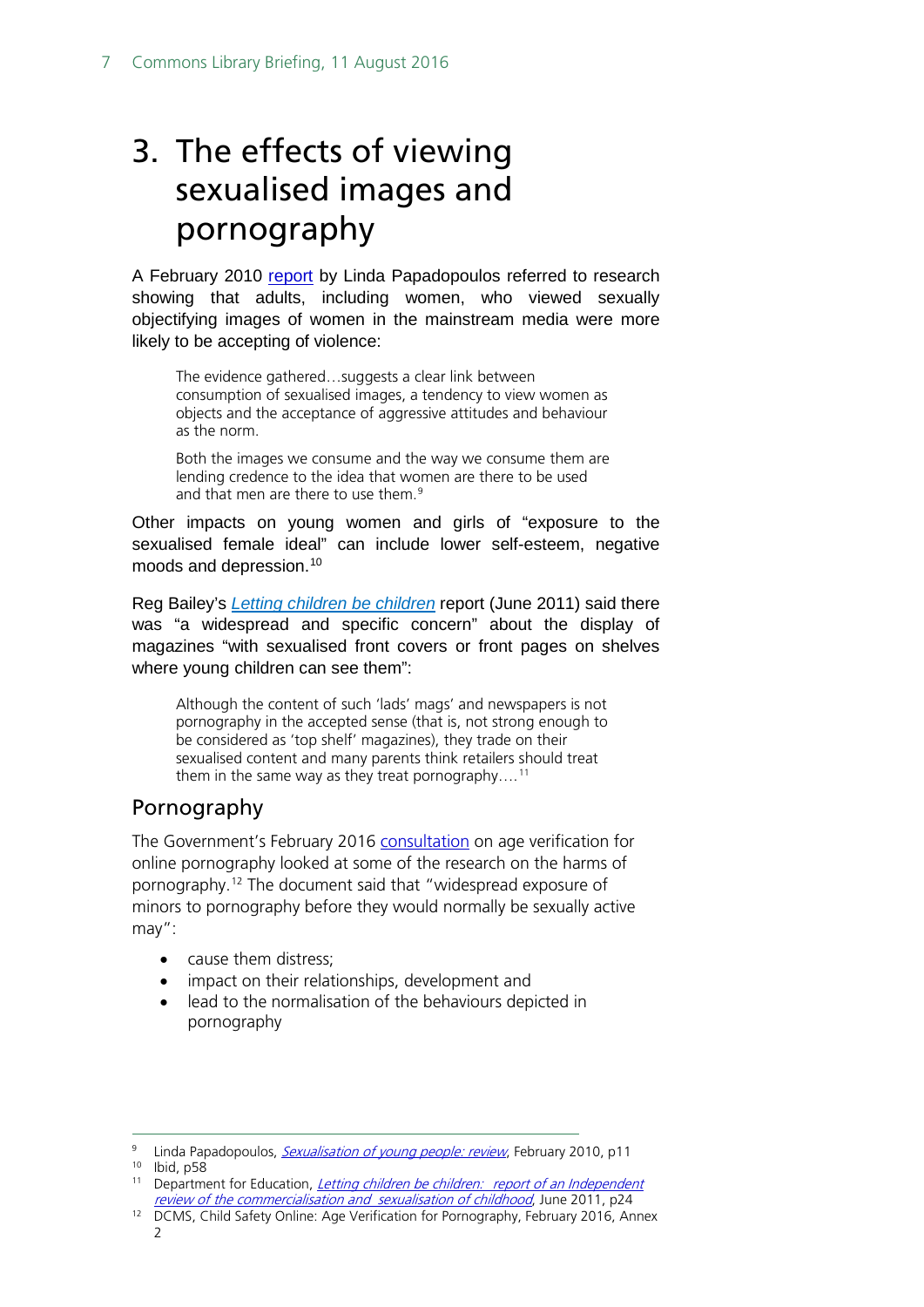### 8 Magazine displays in shops

A DCMS commissioned [report](https://www.gov.uk/government/uploads/system/uploads/attachment_data/file/500701/Report_of_DCMS_Expert_Panel__Autumn_2015__FINAL_.pdf) on how children view pornography was published alongside the consultation.[13](#page-7-0)

<span id="page-7-0"></span><sup>&</sup>lt;sup>13</sup> Victoria Nash et al, *Identifying the Routes by which Children View Pornography* [Online: Implications for Future Policy-makers Seeking to Limit Viewing Report of](https://www.gov.uk/government/uploads/system/uploads/attachment_data/file/500701/Report_of_DCMS_Expert_Panel__Autumn_2015__FINAL_.pdf)  *[Expert Panel for DCMS](https://www.gov.uk/government/uploads/system/uploads/attachment_data/file/500701/Report_of_DCMS_Expert_Panel__Autumn_2015__FINAL_.pdf)*, November 2015